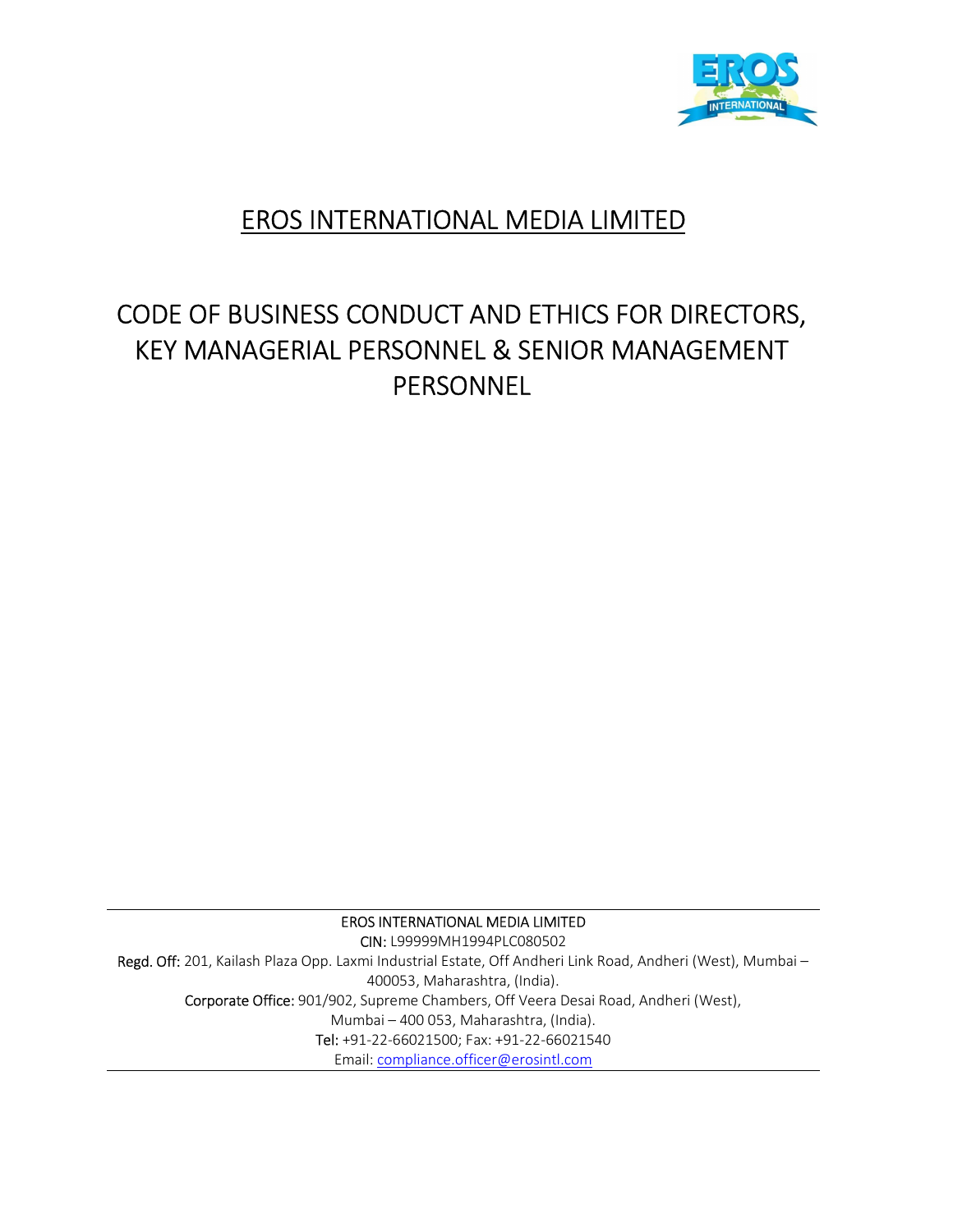

## Code of Business Conduct and Ethics for Directors, Key Managerial Personnel & Senior Management Personnel

## 1. INTRODUCTION

Eros International Media Limited ("the Company" or "Eros") is committed to good governance practice and for conducting its business in accordance with applicable laws, rules and regulations and the highest standards of business ethics and ethical conduct.

## 2. APPLICABILITY

This Code of Conduct for Directors (hereinafter referred to as "Code") is framed in accordance with Companies Act, 2013 and as per SEBI (Listing Obligations and Disclosure Requirements), 2015 ("Listing Regulations") applicable w.e.f. December 1, 2015.

This Code is applicable to the following:

- 2.1. Directors, both Executive & Non-Executive Directors, including the Alternate Directors or Nominee Directors if appointed on the Board;
- 2.2. Key Managerial Personnel [KMPs] as appointed by the Board, from time to time; and
- 2.3. Senior Management Personnel [SMPs] i.e. shall mean officers/personnel of the Company who are members of its core management team excluding board of directors and normally this shall comprise all members of management one level below the chief executive officer/managing director/whole time director/manager (including chief executive officer/manager, in case they are not part of the board) and shall specifically include company secretary and chief financial officer (CFO).

The principal duty of the Board of Directors, along with Management (including KMPs and SMPs), is to ensure that the Company is well managed in the interests of its stakeholders. This Code is intended to provide guidance and help in recognizing and dealing with ethical issues and to help foster a culture of honesty and accountability.

Every Director and SMPs are expected to read and understand this Code and its application to the performance of his or her duties, functions and responsibilities.

## 3. COMPLIANCE WITH THE CODE

- 3.1. Each Director and Senior Management team member is accountable for adherence to this Code.
- 3.2. Every Director and Senior Management Personnel has to affirm the compliance with the Code on annual basis, which shall form the basis for the certification by CFO in the Annual Reports of the Company.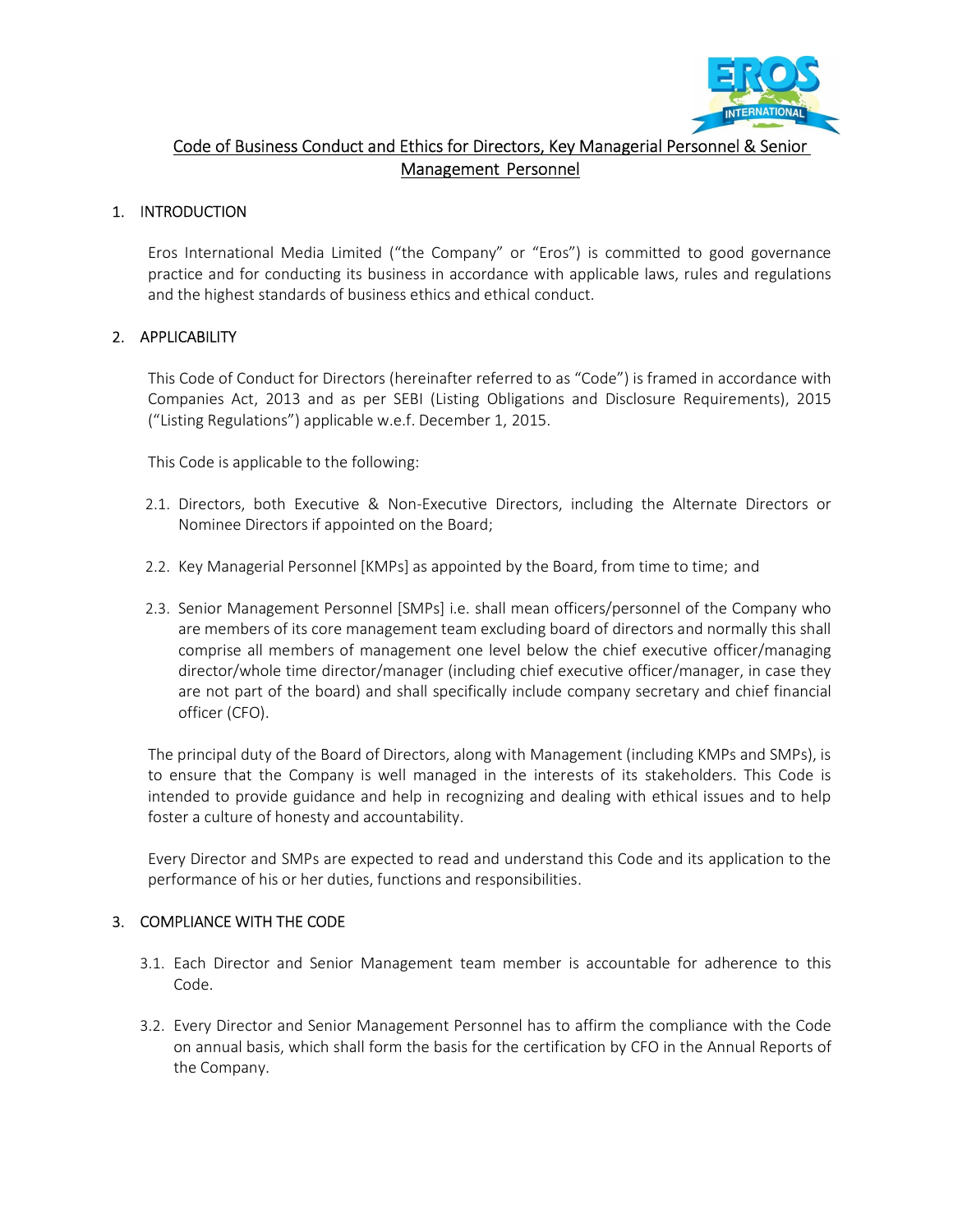

## 4. DUTIES OF THE BOARD OF DIRECTORS/ SMPs

- 4.1. A Director/ SMP of the Company shall act in accordance with the Articles of the Company, subject to the applicable provisions of the Companies Act, 2013.
- 4.2. A Director/KMP/SMP of the Company shall act in good faith in order to promote the objects of the Company for the benefit of its members as a whole, and in the best interests of the Company, its employees, the shareholders, the community and for the protection of environment.
- 4.3. A Director/KMP/SMP of the Company shall exercise his duties with due and reasonable care, skill and diligence and shall exercise independent judgment.
- 4.4. A Director/KMP/SMP of the Company shall not involve in a situation in which he may have a direct or indirect interest that conflicts, or possibly may conflict, with the interest of the Company.
- 4.5. A Director/KMP/SMP of the Company shall not achieve or attempt to achieve any undue gain or advantage either to himself or to his relatives, partners, or associates and if such Director/KMP/SMP is found guilty of making any undue gain, he shall be liable to pay an amount equal to that gain to the Company.
- 4.6. A Director/KMP/SMP of the Company shall not assign his office and any assignment so made shall be void.
- 4.7. The Directors/KMPs/SMPs of the Company shall disclose the following information to the Board of Directors / Company:
	- Disclosure of any material interest, whether directly/indirectly or on behalf of third parties, in any transaction or matter directly affecting the Company.
- 4.8. The Board and top management should conduct themselves so as to meet the expectations of operational transparency to stakeholders while at the same time maintaining confidentiality of information in order to foster a culture for good decision-making.
- 4.9. Each Director/ SMP should act in accordance with the highest standards of personal and professional integrity, honesty and ethical conduct, whenever the Company's business is being conducted at any place where such Director/ SMP is representing the Company.

## 5. ROLES AND RESPONSIBILITY OF THE BOARD OF DIRECTORS

In accordance with the Listing Regulations, the Board of Directors should fulfill certain key functions, including the following: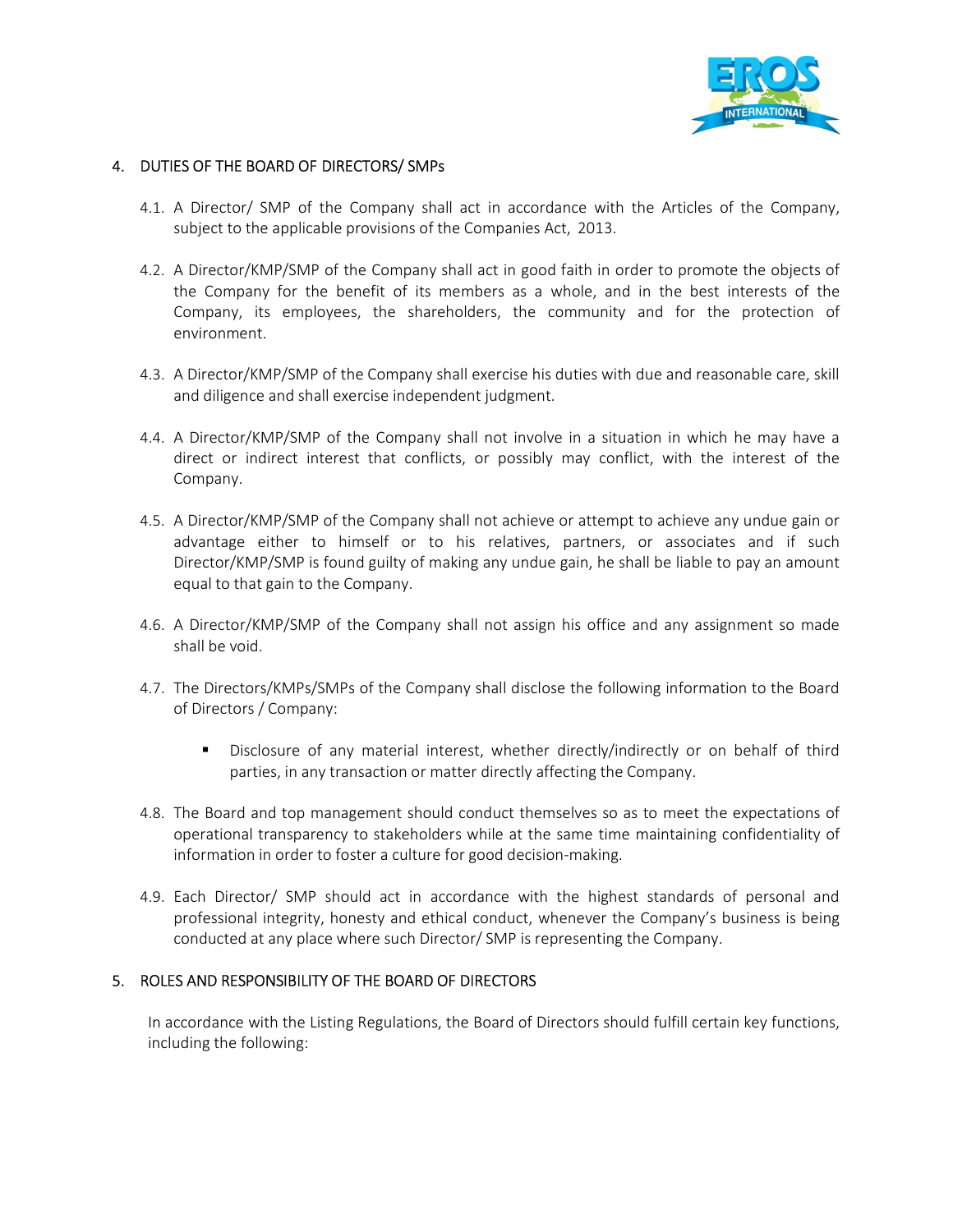

## 5.1. Disclosure of information:

- 5.1.1. Members of board of directors and key managerial personnel shall disclose to the board of directors whether they, directly, indirectly, or on behalf of third parties, have a material interest in any transaction or matter directly affecting the listed entity.
- 5.1.2. The board of directors and senior management shall conduct themselves so as to meet the expectations of operational transparency to stakeholders while at the same time maintaining confidentiality of information in order to foster a culture of good decisionmaking.

## 5.2. Key Functions of the Board of Directors:

- 5.2.1. Reviewing and guiding corporate strategy, major plans of action, risk policy, annual budgets and business plans, setting performance objectives, monitoring implementation and corporate performance, and overseeing major capital expenditures, acquisitions and divestments.
- 5.2.2. Monitoring the effectiveness of the listed entity's governance practices and making changes as needed.
- 5.2.3. Selecting, compensating, monitoring and, when necessary, replacing key managerial personnel and overseeing succession planning.
- 5.2.4. Aligning key managerial personnel and remuneration of board of directors with the longer term interests of the listed entity and its shareholders.
- 5.2.5. Ensuring a transparent nomination process to the board of directors with the diversity of thought, experience, knowledge, perspective and gender in the board of directors.
- 5.2.6. Monitoring and managing potential conflicts of interest of management, members of the board of directors and shareholders, including misuse of corporate assets and abuse in related party transactions.
- 5.2.7. Ensuring the integrity of the listed entity's accounting and financial reporting systems, including the independent audit, and that appropriate systems of control are in place, in particular, systems for risk management, financial and operational control, and compliance with the law and relevant standards.
- 5.2.8. Overseeing the process of disclosure and communications.
- 5.2.9. Monitoring and reviewing board of director's evaluation framework.
- 5.2.10. Responsible for framing, implementing and monitoring the risk management plan for the listed entity.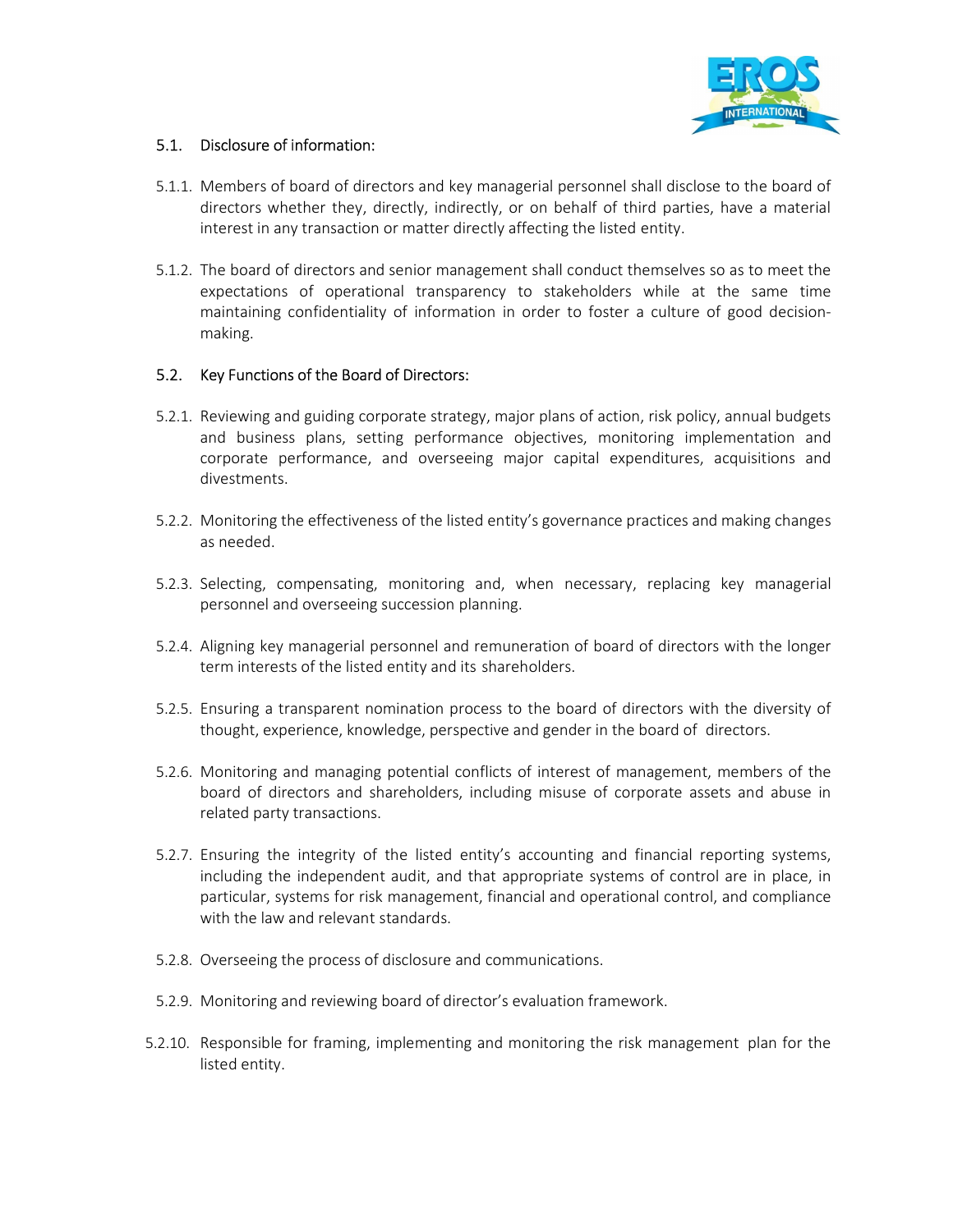

## 5.3. Other responsibilities:

- 5.3.1. The board of directors shall provide strategic guidance to the Company, ensure effective monitoring of the management and shall be accountable to the listed entity and the shareholders.
- 5.3.2. The board of directors shall set a corporate culture and the values by which executives throughout a group shall behave.
- 5.3.3. Members of the board of directors shall act on a fully informed basis, in good faith, with due diligence and care, and in the best interest of the listed entity and the shareholders.
- 5.3.4. The board of directors shall encourage continuing directors training to ensure that the members of board of directors are kept up to date.
- 5.3.5. Where decisions of the board of directors may affect different shareholder groups differently, the board of directors shall treat all shareholders fairly.
- 5.3.6. The board of directors shall maintain high ethical standards and shall take into account the interests of stakeholders.
- 5.3.7. The board of directors shall exercise objective independent judgement on corporate affairs.
- 5.3.8. The board of directors shall consider assigning a sufficient number of non-executive members of the board of directors capable of exercising independent judgement to tasks where there is a potential for conflict of interest.
- 5.3.9. The board of directors shall ensure that, while rightly encouraging positive thinking, these do not result in over-optimism that either leads to significant risks not being recognised or exposes the listed entity to excessive risk.
- 5.3.10. The board of directors shall have ability to 'step back' to assist executive management by challenging the assumptions underlying: strategy, strategic initiatives (such as acquisitions), risk appetite, exposures and the key areas of the listed entity's focus.
- 5.3.11. When committees of the board of directors are established, their mandate, composition and working procedures shall be well defined and disclosed by the board of directors.
- 5.3.12. Members of the board of directors shall be able to commit themselves effectively to their responsibilities.
- 5.3.13. In order to fulfil their responsibilities, members of the board of directors shall have access to accurate, relevant and timely information.
- 5.3.14. The board of directors and senior management shall facilitate the independent directors to perform their role effectively as a member of the board of directors and also a member of a committee of board of directors.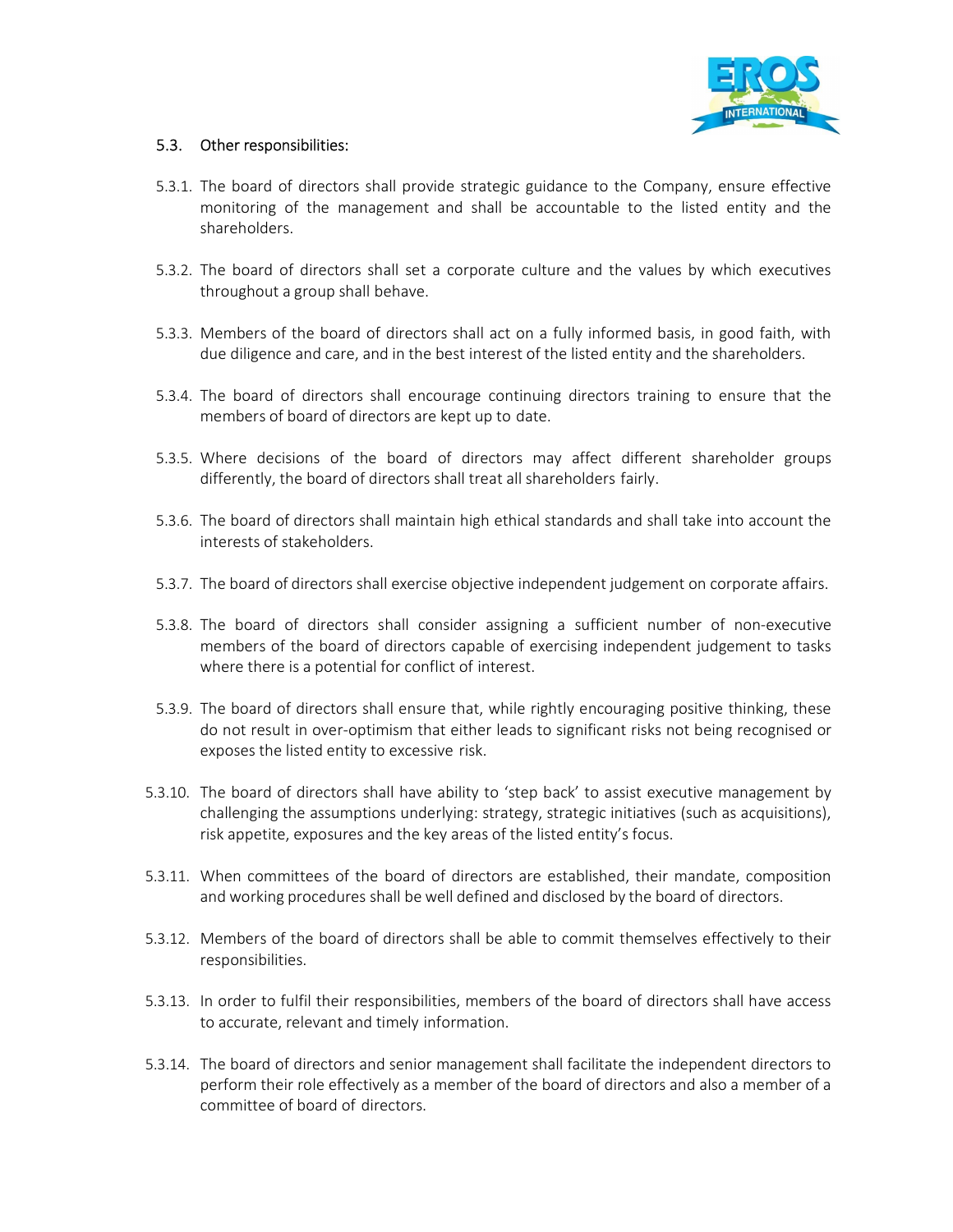

Apart from the above duties, functions and responsibilities expected to be delivered and adhered to by the Director as per the Companies Act 2013 and as per the Listing Regulations, the Board alongwith SMPs are required to adhere and follow the below mentioned guidelines governing their conduct:

## 6. COMPLIANCE WITH APPLICABLE LAWS

In the discharge of their duties and responsibilities, Directors and Senior Management Personnel must comply with all applicable laws, Rules and Regulations. This would include applicable RBI Guidelines, Prevention of Money Laundering Act, Anti Money Laundering Guidelines, FEMA, Securities laws, Insider Trading laws and the Company's insider trading compliance policies.

## 7. CONFLICTS OF INTEREST

- 7.1. The Code does not attempt to describe all conceivable conflicts of interest that could develop in usual affair. However, the Directors/ SMPs must avoid all possible sorts of conflicts of interest.
- 7.2. Director/ SMP should also be mindful of, and seek to avoid, conduct which could reasonably be construed as creating an appearance of a conflict of interest. While Directors/ SMPs are free to make personal investments and enjoy social relations and normal business courtesies, they must not have any interests that adversely influence the performance of their duties, functions and responsibilities as Directors/ SMPs of the Company.
- 7.3. A conflict situation can also arise when subject acts or has interest that may make it difficult to perform his or her Company work objectively and effectively or when his or her family members receives improper personal benefits as a result of his or her position in the Company.
- 7.4. Directors/ SMPs should make a full disclosure to the Board of any transaction or relationship that such a Director/ SMP reasonably expects could give rise to an actual conflict of interest with the Company and seek the Board's authorization to pursue such transactions or relationships.
- 7.5. It is a conflict of interest to serve as a Director of any Company that competes with the Company. Directors/ SMPs should obtain prior approval from the Board of Directors before accepting such a directorship.

## 8. CORPORATE BUSINESS OPPORTUNITY

- 8.1. A corporate business opportunity is an opportunity (1) which is in the Company's line of business or proposed expansion or diversification, (2) which the Company is financially able to undertake and (3) which may be of interest to the Company.
- 8.2. A Director/KMP/SMP who learns of such a corporate business opportunity and who wishes to avail of it should first disclose such opportunity to the Company's Board of Directors. If the Board of Directors determines that the Company does not have an actual or expected interest in such opportunity, then, and only then, may the director avail of it, provided that the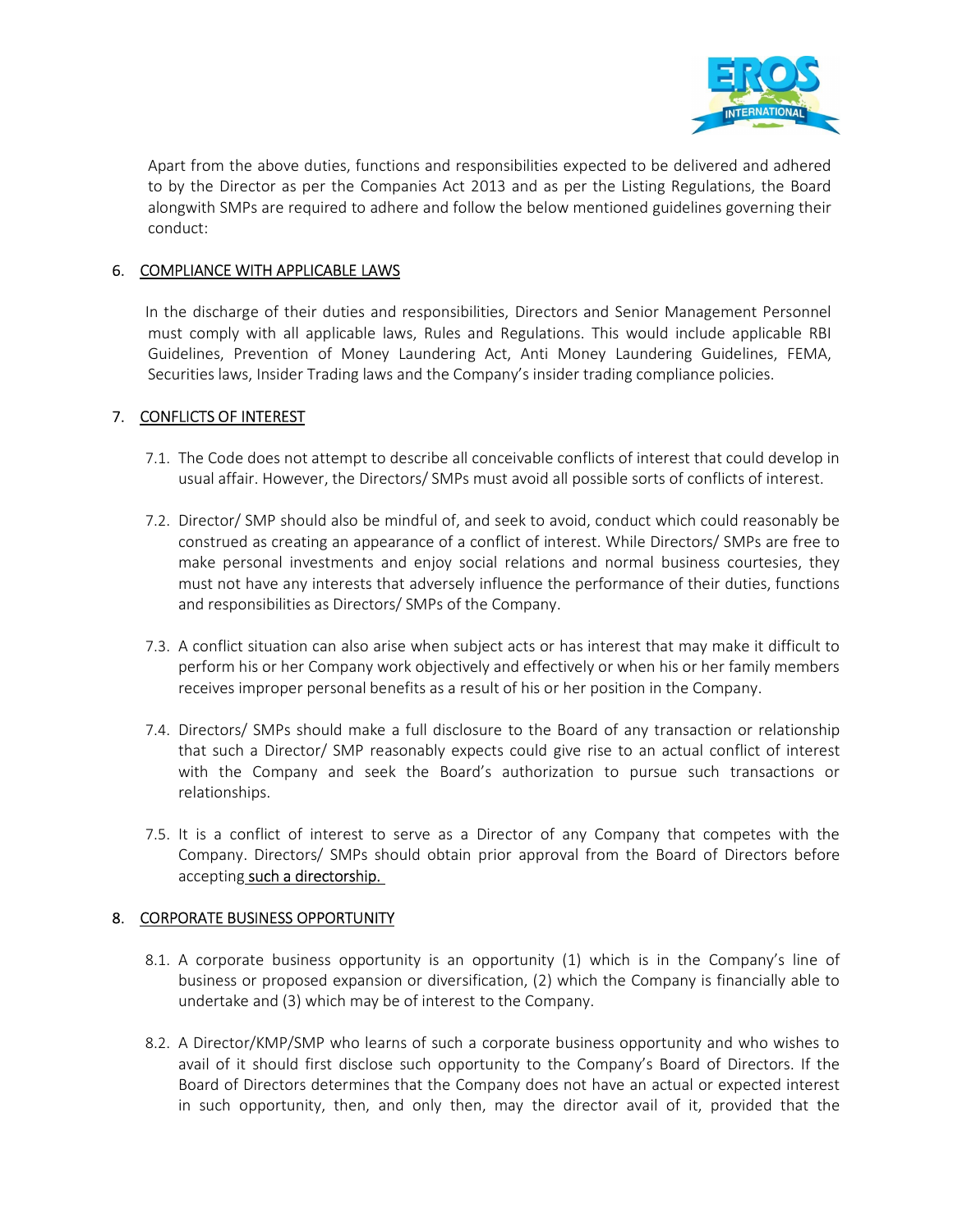

Director/KMP/SMP has not wrongfully utilized the Company's resources in order to acquire such opportunity.

## 8.3. In carrying out their duties, functions and responsibilities, Directors/KMPs/SMPs shall not:

- Compete with the Company, directly or indirectly;
- Take for themselves personally any business opportunities that belong to the Company or are discovered through the use of corporate property, information or position; or
- Use corporate property, information or position for personal gain

## 9. CONFIDENTIALITY

- 9.1. No Director/ SMP shall disclose confidential information, including commercial secrets, technologies, advertising and sales promotion plans, unpublished price sensitive information, unless such disclosure is expressly approved by the Board or required by law.
- 9.2. The term "Confidential information" includes, but is not limited to, non-public information that might be of use to competitors of the Company, or harmful to the Company or its customers, if disclosed including any information relating to the Company's business and affairs that results in or would reasonably be expected to result in a significant change in the market price or value of any of the Company's securities or any information a reasonable investor would consider important in making an investment decision.
- 9.3. The Company's confidential information shall not be inappropriately disclosed or used for the personal gain or advantage of anyone other than the Company. Directors/ SMPs should not disclose the Confidential Information to any employee of the Company or any third party except on a "need to know" or "need to use" basis and then only with a strong statement that the information is confidential.
- 9.4. If any Directors/ SMPs leaves the Company, his or her obligation to protect the Company's confidential information continues until the information becomes publicly available.

## 10. FAIR DEALING

- 10.1. Directors/ SMPs should endeavor to deal fairly with the Company's customers, suppliers, competitors, officers and employees.
- 10.2. No Director/ SMP shall take unfair advantage of anyone (including the Company) through manipulation, concealment, abuse of privileged information, misrepresentation of material facts or any other unfair dealing practice.
- 10.3. Gifts or entertainment in any form that is likely to result in a feeling of expectation of personal obligation should not be extended or accepted.

## 11. INSIDER TRADING

Company has already framed a detailed Code of Conduct against Insider Trading, as stipulated by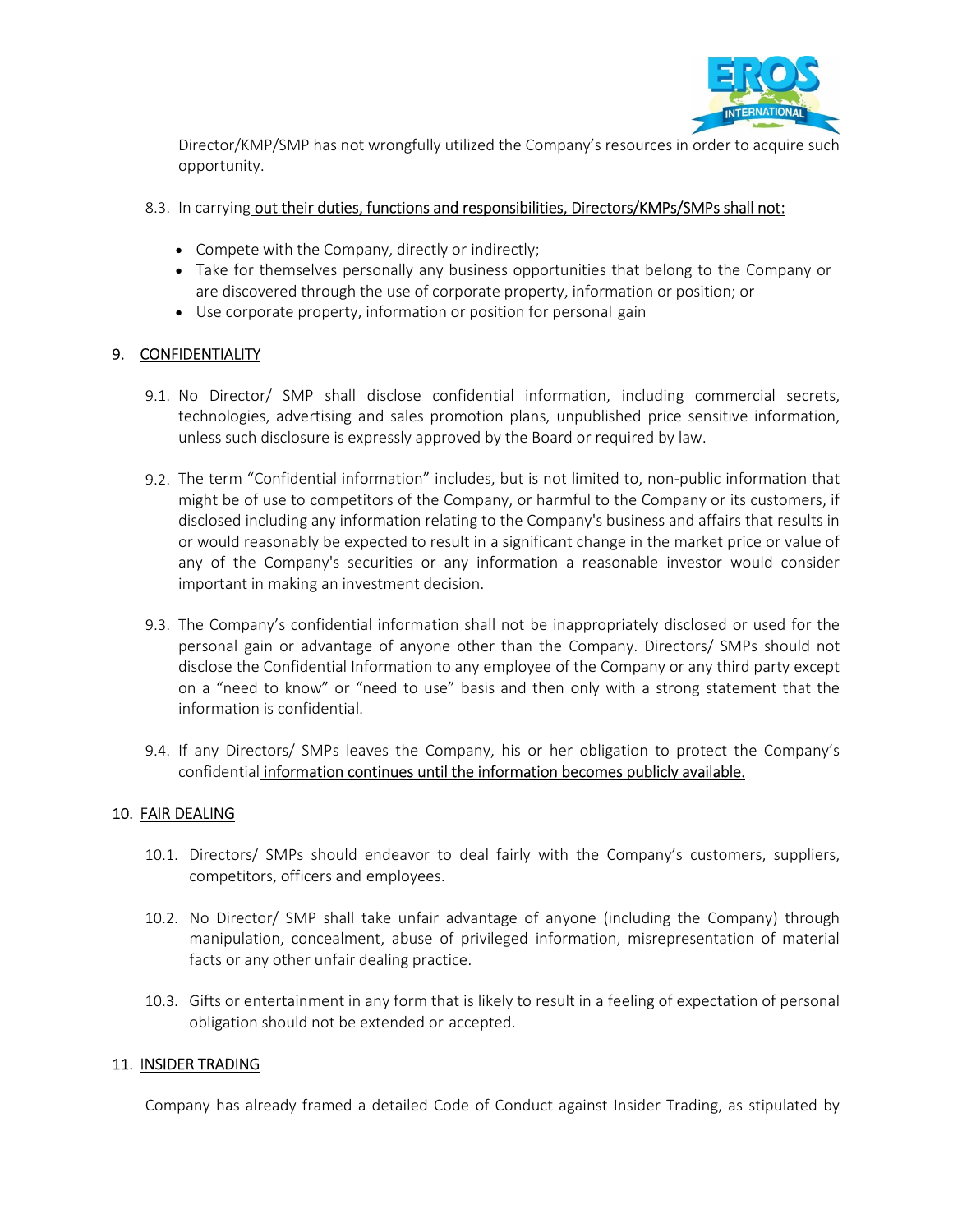

SEBI regulations. The same shall be applicable to all the subjects. Subjects are expected to be well conversant with this code and are required to strictly adhere to this code.

## 12. PROTECTION AND PROPER USE OF COMPANY ASSETS

In carrying out their duties and responsibilities, Directors/ SMPs should endeavor to protect the Company's assets and proprietary information and ensure that the same are being used by the Company and its employees only for legitimate business purposes of the Company. Any suspected incident of fraud, mismanagement of Company assets or theft should be immediately reported for investigation to the Chairman of the Board or such other person as designated in this regard.

## 13. RECORD KEEPING; REPORTING

The Company requires honest and accurate recording and reporting of information in order to make responsible business decisions. All of the Company's books, records, accounts and financial statements must be maintained in reasonable detail, must appropriately reflect the Company's transactions and must conform both to applicable legal requirements and to the Company's system of internal controls. Records and documents should always be retained or destroyed according to the prescribed statutory regulations. The Company shall provide full, fair, accurate, timely, and understandable disclosure in all reports and documents that it files with, or submits to, any governmental agency or securities exchange, and in other public communications made by the registrant.

## 14. NO RIGHTS CREATED

This Code of conduct is a statement of certain fundamental principles, policies and procedures that govern the Officers of the Company in the conduct of the Company's business. It is not intended to and does not create any rights in any employee, customer, client, supplier, competitor, shareholder or any other person or entity.

## 15. WAIVERS AND AMENDMENTS

Any amendment to this Code must be approved by the Board of Directors and publicly disclosed as required by any applicable law or regulation.

Any waiver of this Code for the benefit of any Director/KMP/SMP of the Company may be made only by the Company's Board of Directors and shall be disclosed promptly as required by applicable laws and regulations including the rules of any exchange on which the Company's securities are listed or traded.

## 16. REPORTING ANY ILLEGAL OR UNETHICAL BEHAVIOR

16.1 Directors/ SMPs should endeavor to promote ethical behavior and to encourage employees to report evidence of illegal or unethical behavior to appropriate Company personnel. It is the policy of the Company to not allow retaliation against any employee who makes a good faith report about a possible violation of this Code.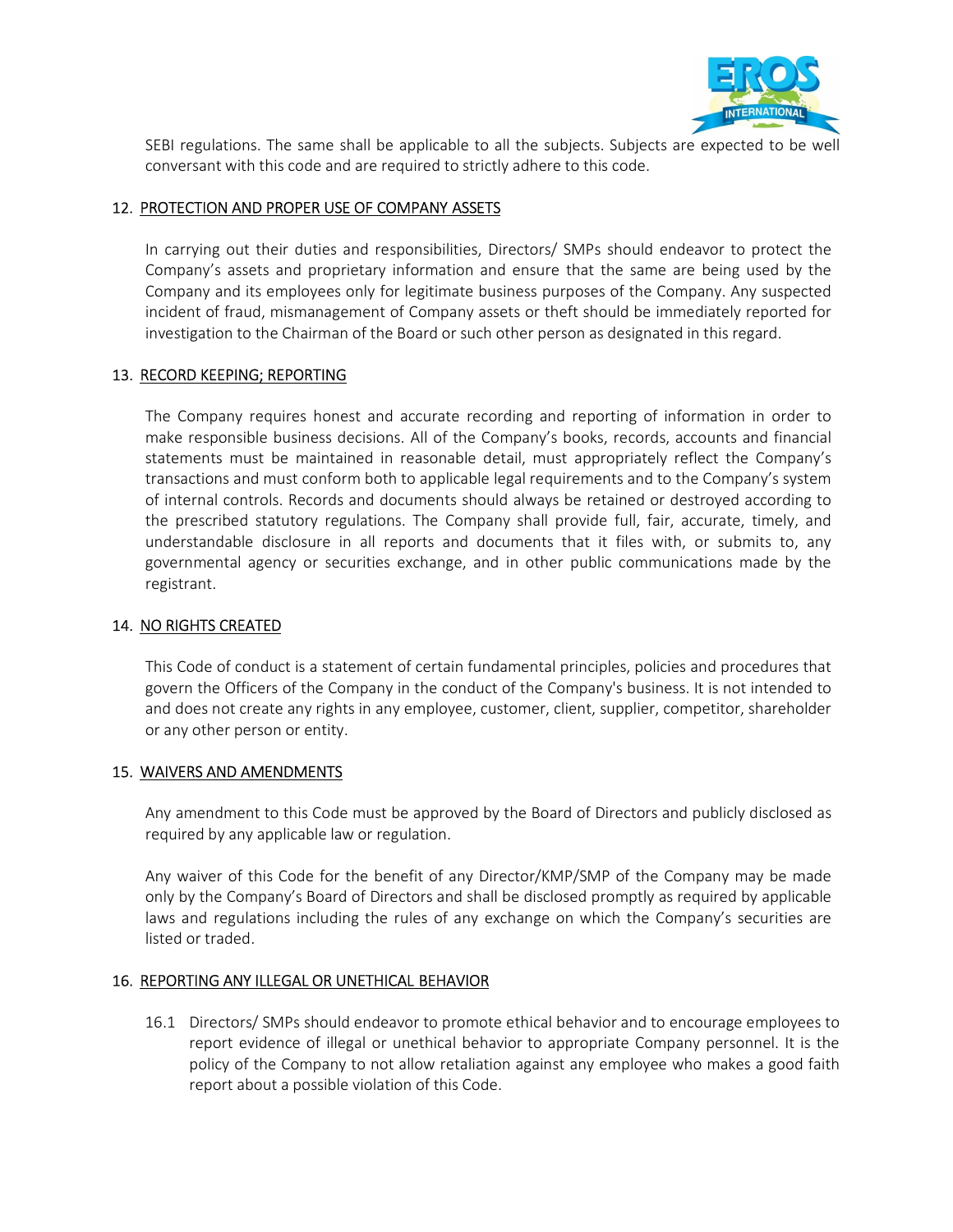

16.2 Directors/ SMPs are requested to promptly contact the Chairman of the Board or the Chairman of the Audit Committee if it is believed that he or she has observed illegal or unethical behaviour by any employee, officer, or Director, or by anyone purporting to be acting on the Company's behalf and, the reporting person has any doubt about the best course of action in a particular situation.

## 17. HEALTH, SAFETY AND DRUG & ALCOHOL USE

Violence and threatening behavior are not permitted. All the persons being the part of the Company should report to work in a condition to perform their duties, free from the influence of illegal drugs or alcohol. The use of illegal drugs or alcohol in the workplace is absolutely prohibited.

#### 18. RESPONDING TO INQUIRIES FROM THE PRESS AND OTHERS

- 18.1. Any requests received by a Director/ SMP from media, press, financial community, SEBI or other regulators or the public seeking any sort of financial or business information, shall be forwarded by a Director/KMP/SMP to the Executive Vice Chairman & Managing Director and to the Group CEO & Managing Director for responding to the same.
- 18.2. Director/ SMP should refrain themselves from talking to any media, press, financial community or any other regulators, except where it is legally mandated to do so.

#### 19. DISCRIMINATION AND HARASSMENT

The Company believes in providing equal opportunity to all the employees in every aspect of employment. Any discrimination, harassment or derogatory comments against any employee whether based on gender, region, community, caste, creed or religion will be seriously viewed and will be subject to disciplinary action and might entail termination of employment.

## 20. VIOLATIONS OF THE CODE

- 20.1. It is a part of Director's/ SMP's job and his/her ethical responsibility to help enforce this Code. Directors/ SMPs should be alert to possible violations and report this to the Chairman of the Board of Directors or to the Chairman of the Audit Committee of the Company.
- 20.2. Director/ SMP should cooperate in any internal or external investigations of possible violations.
- 20.3. Actual violations of laws, this Code or other Company policies or codes, should be promptly reported to the Executive Vice Chairman & Managing Director or the Group CEO & MD of the Company.
- 20.4. Those who violate this Code will be subject to disciplinary action, up to and including discharge from the duties/office held in the Company.